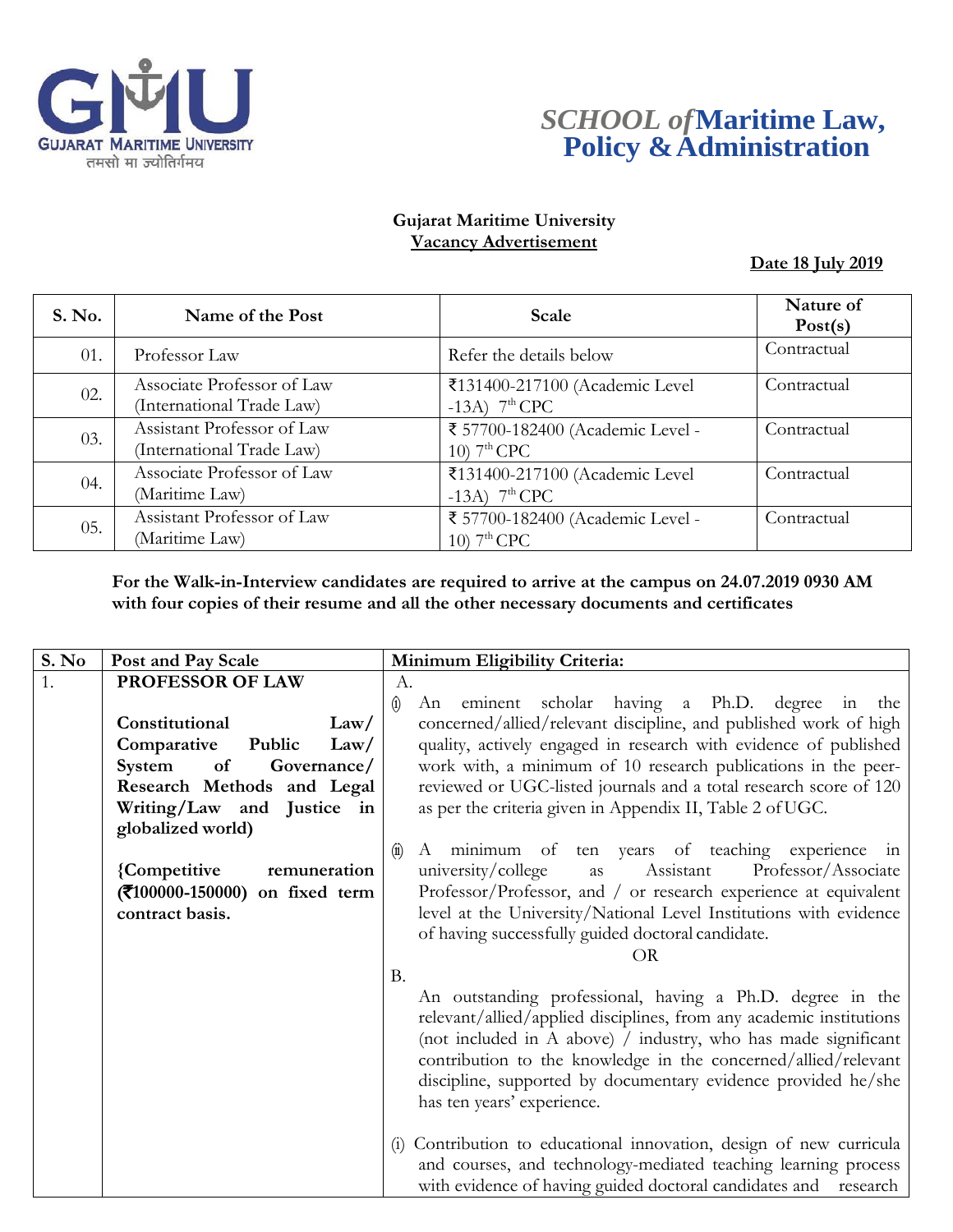|    |                                                                                                                                              | students.                                                                                                                                                                                                                                                                                                                                                                                                                                                                                                                                                                                                                                                                                                                                                                                                                                                                                                                                                                                                                                                                                                                                                                                                                                          |
|----|----------------------------------------------------------------------------------------------------------------------------------------------|----------------------------------------------------------------------------------------------------------------------------------------------------------------------------------------------------------------------------------------------------------------------------------------------------------------------------------------------------------------------------------------------------------------------------------------------------------------------------------------------------------------------------------------------------------------------------------------------------------------------------------------------------------------------------------------------------------------------------------------------------------------------------------------------------------------------------------------------------------------------------------------------------------------------------------------------------------------------------------------------------------------------------------------------------------------------------------------------------------------------------------------------------------------------------------------------------------------------------------------------------|
|    |                                                                                                                                              | Note:<br>Retired Professors/ Associate Professors/Professionals/<br>Practitioners having expertise in the areas i.e Maritime<br>Law/Law of the Sea/Public International Law/International<br>Trade law/Constitutional Law/Comparative Public Law/<br>System of Governance/ Research Methods and Legal<br>Writing/Law and Justice in globalized world can also apply.<br>Other terms and conditions for experienced and/ or<br>serving/retired<br>Teachers/Professionals<br>qualified,<br>Practitioners from Indian and Aboard shall be determined by<br>selection committee.                                                                                                                                                                                                                                                                                                                                                                                                                                                                                                                                                                                                                                                                       |
| 2. | <b>ASSOCIATE PROFESSOR OF</b><br><b>LAW (INTERNATIONAL</b><br><b>TRADE LAW)</b><br>Scale: ₹131400-217100 (Academic<br>Level -13A) 7th CPC    | Good academic record with a Ph.D. Degree in<br>the<br>(i)<br>concerned/allied/relevant discipline.<br>A Master's Degree in Law with at least 55% marks (or an<br>(ii)<br>equivalent grade in a point scale wherever grading system is<br>followed) from any recognized University or an equivalent degree<br>from any foreign University.<br>A minimum of eight years of experience of teaching and / or<br>(iii)<br>research in an academic/research position equivalent to that of<br>Assistant Professor in a University, College or Accredited<br>Research Institution/industry with a minimum of seven<br>publications in the peer-reviewed or UGC-listed journals and a<br>total research score of Seventy five (75) as per the criteria given<br>in Appendix II, Table 2.<br>(iv) Contribution to educational innovation, design of new curricula<br>and courses, and technology-mediated teaching learning process<br>with evidence of having guided doctoral candidates and research<br>students.<br>Desirable<br>(i) Teaching/Research experience in the area of International Trade<br>Law.<br>Note: Professionals and Practitioners having substantive experience<br>& expertise in the rea of International Trade Law can also apply. |
| 3. | <b>ASSISSTANT PROFESSOR OF</b><br><b>LAW (INTERNATIONAL</b><br><b>TRADE LAW)</b><br>Scale: ₹ 57700-182400, Academic<br>Level -10, $7th$ CPC) | A.<br>A Master's degree with 55% marks (or an equivalent grade in a<br>$\hat{\mathbf{\theta}}$<br>point-scale wherever the grading system is followed) in a<br>concerned/relevant/allied subject from an Indian University, or<br>an equivalent degree from an accredited foreign university.<br>Besides fulfilling the above qualifications, the candidate must<br>$\circledast$<br>have cleared the National Eligibility Test (NET) conducted by<br>the UGC or the CSIR, or a similar test accredited by the UGC,<br>like SLET/SET or who are or have been awarded a Ph.<br>D.                                                                                                                                                                                                                                                                                                                                                                                                                                                                                                                                                                                                                                                                   |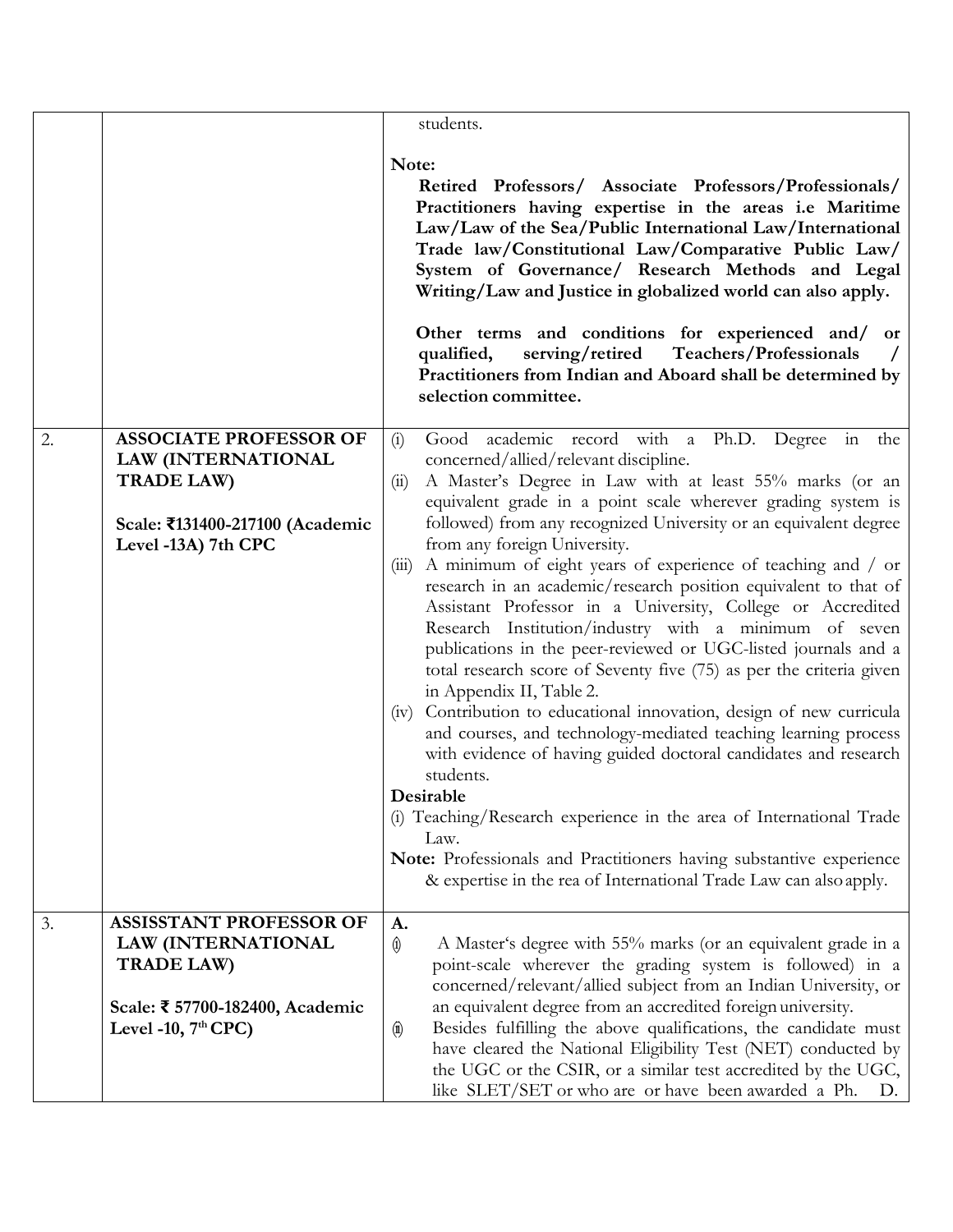

# *SCHOOL of***Maritime Law, Policy & Administration**

|                     | Degree in accordance with the University Grants Commission<br>and Procedure<br>(Minimum<br>Standards<br>for Award<br>of<br>M.Phil./Ph.D. Degree) Regulations, 2009 or 2016 and their<br>amendments from time to time as the case may be exempted<br>from NET/SLET/SET.                                                                                                                                                                                                                                                                                                                                                                                                                                                                                                                                                                                                                                                                                                                                                                                                                                                                                                                                                                                                                                                                                 |
|---------------------|--------------------------------------------------------------------------------------------------------------------------------------------------------------------------------------------------------------------------------------------------------------------------------------------------------------------------------------------------------------------------------------------------------------------------------------------------------------------------------------------------------------------------------------------------------------------------------------------------------------------------------------------------------------------------------------------------------------------------------------------------------------------------------------------------------------------------------------------------------------------------------------------------------------------------------------------------------------------------------------------------------------------------------------------------------------------------------------------------------------------------------------------------------------------------------------------------------------------------------------------------------------------------------------------------------------------------------------------------------|
|                     | Provided, the candidates registered for the Ph.D. programme<br>prior to July 11, 2009, shall be governed by the provisions of the<br>then existing Ordinances/Bye-laws/Regulations of<br>the<br>Institution awarding the degree and such Ph.D. candidates shall<br>be exempted from the requirement of NET/SLET/SET for<br>recruitment and appointment of Assistant Professor or<br>equivalent positions in Universities/Colleges/Institutions subject<br>to the fulfillment of the following conditions:-<br>a) The Ph.D. degree of the candidate has been awarded in a regular<br>mode;<br>b) The Ph.D. thesis has been evaluated by at least two external<br>examiners;<br>c) An open Ph.D. viva voce of the candidate has been conducted;<br>d) The Candidate has published two research papers from his/her<br>Ph.D. work, out of which at least one is in a refereed journal;<br>e) The candidate has presented at least two papers based on<br>his/her<br>Ph.D<br>work<br>conferences/seminars<br>in<br>sponsored/funded/supported by the UGC / ICSSR/ CSIR or<br>any similar agency.<br>The fulfilment of these conditions is to be certified by the<br>Registrar<br>or the Dean (Academic Affairs) of the University concerned.<br>Desirable<br>Teaching/Research experience in the area of International Trade<br>$\left( 1 \right)$<br>Law. |
|                     |                                                                                                                                                                                                                                                                                                                                                                                                                                                                                                                                                                                                                                                                                                                                                                                                                                                                                                                                                                                                                                                                                                                                                                                                                                                                                                                                                        |
|                     | <b>OR</b><br><b>B.</b>                                                                                                                                                                                                                                                                                                                                                                                                                                                                                                                                                                                                                                                                                                                                                                                                                                                                                                                                                                                                                                                                                                                                                                                                                                                                                                                                 |
|                     | The Ph.D degree has been obtained from a foreign university/<br>institution with a ranking among top 500 in the World University<br>Ranking (at any time) by any one of the following:<br>(i) Quacquarelli Symonds (QS) (ii) the Times Higher Education<br>(THE) or (iii) the Academic Ranking of World Universities<br>(ARWU) of the Shanghai Jiao Tong University (Shanghai).                                                                                                                                                                                                                                                                                                                                                                                                                                                                                                                                                                                                                                                                                                                                                                                                                                                                                                                                                                        |
| <b>NOTE:</b><br>(i) | A relaxation of 5% shall be allowed at the Bachelor's as well as at the Master's level for the candidates                                                                                                                                                                                                                                                                                                                                                                                                                                                                                                                                                                                                                                                                                                                                                                                                                                                                                                                                                                                                                                                                                                                                                                                                                                              |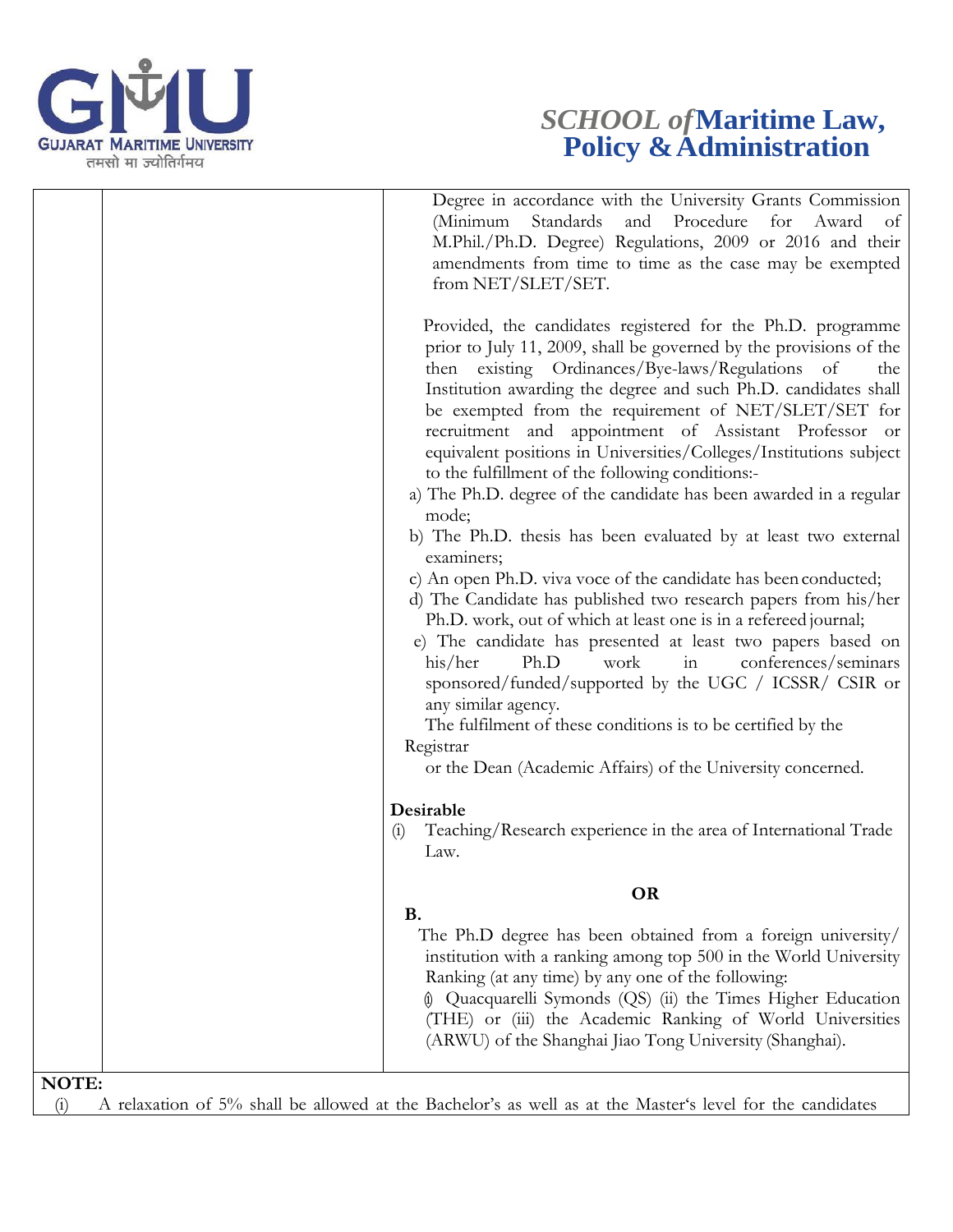belonging to Scheduled Caste/Scheduled Tribe/Other Backward Classes (OBC) (Non-creamy Layer)/Differently abled ((a) Blindness and low vision; (b) Deaf and Hard of Hearing; (c) Locomotor disability including cerebral palsy, leprosy cured, dwarfism, acid-attack victims and muscular dystrophy; (d) Autism, intellectual disability, specific learning disability and mental illness; (e) Multiple disabilities from amongst persons under (a) to (d) including deaf-blindness) for the purpose of eligibility and assessing good academic record for direct recruitment. The eligibility marks of 55% marks (or an equivalent grade in a point scale wherever the grading system is followed) and the relaxation of 5% to the categories mentioned above are permissible, based only on the qualifying marks without including any grace mark procedure.

(ii) A relaxation of 5% shall be provided, (from 55% to 50% of the marks) to the Ph.D. Degree holders who have obtained their Master's Degree prior to19 September, 1991.

#### **Important Instructions to the Applicants**

- 1. All posts are contractual for the term of 5 year (including 1 year probation) subject to satisfactory completion of probation of initial one year. The term of 5 years may be extended for further duration as determined by the University on the basis of needs of University and performance of the candidate. In case of unsatisfactory performance, the probation is extendable by maximum period of one year, but in no case the total period of probation shall exceed 24 months and on continuation of unsatisfactory performance for 24 months, the service(s) shall be terminated.
- 2. The contractual appointment shall give no right to renewal, extension or conversion into permanent appointment.
- 3. Contractual appointment shall end on the stipulated date of expiry of contract in appointmentletter.
- 4. The Applicant must ensure his / her eligibility for the post in respect of qualifications and other requisite criteria and only then apply.
- 5. University reserves the right to fill the vacancies on lien/deputation.
- 6. Serving candidates may also apply on lien/deputation however, mention clearly in application should form Lien or Deputation as applicable.
- 7. Candidates shall bring self-attested copies of experience certificate, mark-sheets from SSC onwards in support of their qualifications and other relevant certificates. Originals shall not be sent along with the application but these must be produced at the time of selection process.
- 8. A candidate can apply for any number of post(s) subject to fulfilment of criteria.
- 9. Application for each post must be placed in a separate cover and the name of the post applied for, must be super-scribed on the envelope without fail. The University shall not be responsible for any misplacement, omission, non-receipt etc. if two or more applications are put in one cover by the candidate.
- 10. Candidates already in Government / Semi Government / PSU/ Educational institution service must send their application through proper channel. An advance copy may be sent directly. However, in such cases the candidates called for selection process will have to produce a No Objection Certificate, or original applications duly forwarded by the competent authority of their institution, failing which he / she shall not be allowed to participate in the selectionprocess.
- 11. Application or CV / Bio-Data sent through e-mail/job portals will not be considered under any circumstances.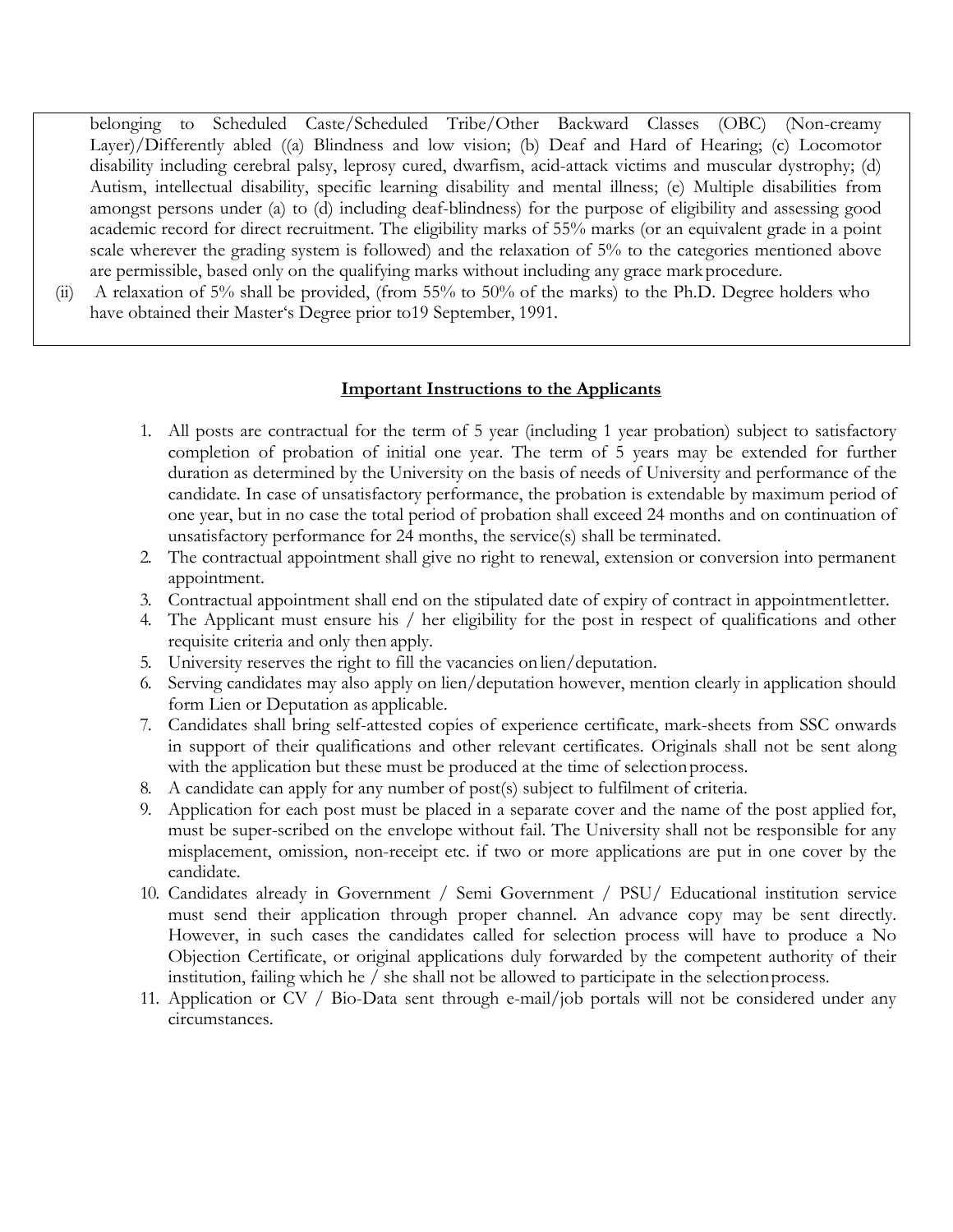

## *SCHOOL of***Maritime Law, Policy & Administration**

- 12. It is the applicant's duty to ensure that his/her application is received by the University within the stipulated timeline. No correspondence will be entertained regarding postal delays and reasons for not being called for interview, etc.
- 13. The University reserves the right to offer position with revised job description/terms & conditions/remunerations to the selected/deserving candidates.
- 14. Selected candidates must join the duty on a date determined by the University. The University reserves the right not to appoint a selected candidate if he / she is unable to join the duties on a designated date.
- 15. Pay of the selected candidate will be fixed as per the recommendations of the Selection Committee subject to the approval of the Board of Management of theUniversity.
- 16. No TA/DA shall be paid for attending/participating in the selection process. No shortlisted candidate will be considered after the prescribed date and time of selection process, in case, if he / she is unable to attend the selection process, for whateverreasons.
- 17. The candidates from reserved categories must attach self-attested copy of certificate of category in support of their claim and must produce original during the selectionprocess.
- 18. Applications incomplete in any respect or those received after the stipulated timeline shall not be entertained.
- 19. The University reserves the right to alter / insert any corrections / additions in the advertisement through **website** in the event of any typographical error or as required, before the last date prescribed for the receipt of the applications.
- 20. The University shall verify the antecedents or documents submitted by a candidate at any time, at the time of appointment or during the tenure of the service. In case, it is detected that the information(s) given by the candidate are fake or the candidate has a clandestine antecedents/background and has suppressed the said information, then his / her application or service shall be terminated.
- 21. The decision of the University Authorities on any/ all matters in relation to this advertisement shall be final and binding.
- 22. Eligibility of the candidate will be determined as on the last date for receipt of the application(s).
- 23. **The University reserves the right not to fill up any or all the vacancies advertised, if the circumstances so warrant. No correspondence / enquiry will be entertained from the candidates in connection with the process of selection / interview. No personal details regarding applicant(s), shortlisted or selected candidate(s) will be provided.**
- 24. **Any communication regarding clarification for the recruitment process should be be sent to "The Registrar, Gujarat Maritime University, Transitory campus at Attalika Avenue, Knowledge Corridor, Koba-Gandhinagar, Gujarat 382426,India".**